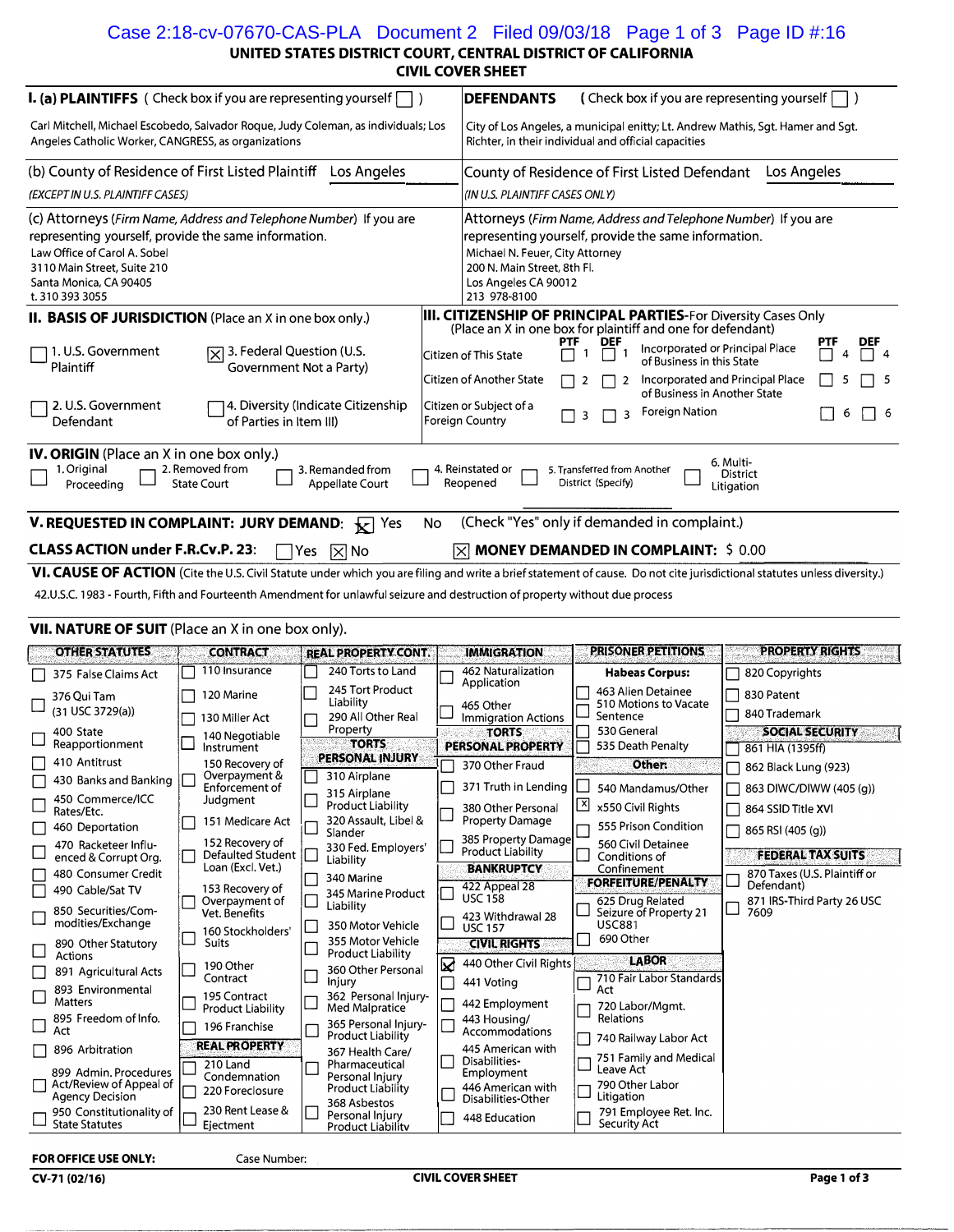## Case 2:18-cv-07670-CAS-PLA Document 2 Filed 09/03/18 Page 2 of 3 Page ID #:17

#### UNITED STATES DISTRICT COURT, CENTRAL DISTRICT OF CALIFORNIA **CIVIL COVER SHEET**

VIII. VENUE: Your answers to the questions below will determine the division of the Court to which this case will be initially assigned. This initial assignment is subject to change, in accordance with the Court's General Orders, upon review by the Court of your Complaint or Notice of Removal.

| <b>QUESTION A: Was this case removed</b>                                                                                                                                                                                                             | to change, in accordance with the Court's General Orders, upon review by the Court of your Complaint or Notice of Removal.                                                         |                                                                                                                                                       |                                                                                                                                                       |                                                    |                                                                           |  |  |
|------------------------------------------------------------------------------------------------------------------------------------------------------------------------------------------------------------------------------------------------------|------------------------------------------------------------------------------------------------------------------------------------------------------------------------------------|-------------------------------------------------------------------------------------------------------------------------------------------------------|-------------------------------------------------------------------------------------------------------------------------------------------------------|----------------------------------------------------|---------------------------------------------------------------------------|--|--|
| from state court?<br>$\Box$ Yes $\boxtimes$ No                                                                                                                                                                                                       | STATE CASE WAS PENDING IN THE COUNTY OF:                                                                                                                                           |                                                                                                                                                       | <b>INITIAL DIVISION IN CACD IS:</b>                                                                                                                   |                                                    |                                                                           |  |  |
| If "no, " skip to Question B. If "yes," check the                                                                                                                                                                                                    | Los Angeles, Ventura, Santa Barbara, or San Luis Obispo                                                                                                                            |                                                                                                                                                       | Western                                                                                                                                               |                                                    |                                                                           |  |  |
| box to the right that applies, enter the                                                                                                                                                                                                             | Orange                                                                                                                                                                             |                                                                                                                                                       |                                                                                                                                                       |                                                    | Southern                                                                  |  |  |
| corresponding division in response to<br>Question E, below, and continue from there.                                                                                                                                                                 | Riverside or San Bernardino                                                                                                                                                        |                                                                                                                                                       | Eastern                                                                                                                                               |                                                    |                                                                           |  |  |
|                                                                                                                                                                                                                                                      |                                                                                                                                                                                    |                                                                                                                                                       |                                                                                                                                                       |                                                    |                                                                           |  |  |
| QUESTION B: Is the United States, or<br>one of its agencies or employees, a<br>PLAINTIFF in this action?                                                                                                                                             | B.1. Do 50% or more of the defendants who reside in<br>the district reside in Orange Co.?<br>check one of the boxes to the right                                                   |                                                                                                                                                       | YES. Your case will initially be assigned to the Southern Division.<br>Enter "Southern" in response to Question E, below, and continue<br>from there. |                                                    |                                                                           |  |  |
| Yes<br>×<br>No                                                                                                                                                                                                                                       |                                                                                                                                                                                    |                                                                                                                                                       |                                                                                                                                                       | NO. Continue to Question B.2.                      |                                                                           |  |  |
| If "no, " skip to Question C. If "yes," answer<br>Question B.1, at right.                                                                                                                                                                            | <b>B.2.</b> Do 50% or more of the defendants who reside in<br>the district reside in Riverside and/or San Bernardino<br>Counties? (Consider the two counties together.)            | YES. Your case will initially be assigned to the Eastern Division.<br>Enter "Eastern" in response to Question E, below, and continue<br>from there.   |                                                                                                                                                       |                                                    |                                                                           |  |  |
|                                                                                                                                                                                                                                                      | check one of the boxes to the right                                                                                                                                                | NO. Your case will initially be assigned to the Western Division.<br>Enter "Western" in response to Question E, below, and continue<br>from there.    |                                                                                                                                                       |                                                    |                                                                           |  |  |
| <b>QUESTION C: Is the United States, or</b><br>one of its agencies or employees, a<br><b>DEFENDANT</b> in this action?                                                                                                                               | C.1. Do 50% or more of the plaintiffs who reside in the<br>district reside in Orange Co.?<br>check one of the boxes to the right                                                   | YES. Your case will initially be assigned to the Southern Division.<br>Enter "Southern" in response to Question E, below, and continue<br>from there. |                                                                                                                                                       |                                                    |                                                                           |  |  |
| Yes<br>No                                                                                                                                                                                                                                            |                                                                                                                                                                                    | NO. Continue to Question C.2.<br>$\Box$                                                                                                               |                                                                                                                                                       |                                                    |                                                                           |  |  |
| <b>C.2.</b> Do 50% or more of the plaintiffs who reside in the<br>If "no, " skip to Question D. If "yes," answer<br>district reside in Riverside and/or San Bernardino<br>Question C.1, at right.<br>Counties? (Consider the two counties together.) |                                                                                                                                                                                    |                                                                                                                                                       | YES. Your case will initially be assigned to the Eastern Division.<br>Enter "Eastern" in response to Question E, below, and continue<br>from there.   |                                                    |                                                                           |  |  |
|                                                                                                                                                                                                                                                      | check one of the boxes to the right                                                                                                                                                | NO. Your case will initially be assigned to the Western Division.<br>Enter "Western" in response to Question E, below, and continue<br>from there.    |                                                                                                                                                       |                                                    |                                                                           |  |  |
| QUESTION D: Location of plaintiffs and defendants?                                                                                                                                                                                                   |                                                                                                                                                                                    |                                                                                                                                                       | А.<br><b>Orange County</b>                                                                                                                            | В.<br>Riverside or San<br><b>Bernardino County</b> | G<br>Los Angeles, Ventura,<br>Santa Barbara, or San<br>Luis Obispo County |  |  |
|                                                                                                                                                                                                                                                      | Indicate the location(s) in which 50% or more of <i>plaintiffs who reside in this district</i><br> reside. (Check up to two boxes, or leave blank if none of these choices apply.) |                                                                                                                                                       |                                                                                                                                                       |                                                    | X                                                                         |  |  |
| Indicate the location(s) in which 50% or more of defendants who reside in this<br>district reside. (Check up to two boxes, or leave blank if none of these choices<br>apply.)                                                                        |                                                                                                                                                                                    |                                                                                                                                                       |                                                                                                                                                       |                                                    | $\boxtimes$                                                               |  |  |
| D.1. Is there at least one answer in Column A?                                                                                                                                                                                                       |                                                                                                                                                                                    |                                                                                                                                                       |                                                                                                                                                       | D.2. Is there at least one answer in Column B?     |                                                                           |  |  |
| Yes                                                                                                                                                                                                                                                  | X No                                                                                                                                                                               |                                                                                                                                                       |                                                                                                                                                       | $\mathbf{\nabla}$ No<br>Yes                        |                                                                           |  |  |
| If "yes," your case will initially be assigned to the                                                                                                                                                                                                |                                                                                                                                                                                    | If "yes," your case will initially be assigned to the                                                                                                 |                                                                                                                                                       |                                                    |                                                                           |  |  |
| SOUTHERN DIVISION.                                                                                                                                                                                                                                   |                                                                                                                                                                                    | EASTERN DIVISION.                                                                                                                                     |                                                                                                                                                       |                                                    |                                                                           |  |  |
| Enter "Southern" in response to Question E, below, and continue from there.                                                                                                                                                                          |                                                                                                                                                                                    | Enter "Eastern" in response to Question E, below.                                                                                                     |                                                                                                                                                       |                                                    |                                                                           |  |  |
| If "no," go to question D2 to the right.                                                                                                                                                                                                             |                                                                                                                                                                                    | If "no," your case will be assigned to the WESTERN DIVISION.<br>Enter "Western" in response to Question E, below.                                     |                                                                                                                                                       |                                                    |                                                                           |  |  |
| <b>QUESTION E: Initial Division?</b>                                                                                                                                                                                                                 |                                                                                                                                                                                    |                                                                                                                                                       |                                                                                                                                                       | <b>INITIAL DIVISION IN CACD</b>                    |                                                                           |  |  |
| Enter the initial division determined by Question A, B, C, or D above:                                                                                                                                                                               |                                                                                                                                                                                    |                                                                                                                                                       |                                                                                                                                                       |                                                    |                                                                           |  |  |
| <b>QUESTION F: Northern Counties?</b>                                                                                                                                                                                                                |                                                                                                                                                                                    |                                                                                                                                                       |                                                                                                                                                       |                                                    |                                                                           |  |  |
|                                                                                                                                                                                                                                                      | Do 50% or more of plaintiffs or defendants in this district reside in Ventura, Santa Barbara, or San Luis Obispo counties?                                                         |                                                                                                                                                       |                                                                                                                                                       |                                                    | $\boxtimes$ No<br>Yes                                                     |  |  |